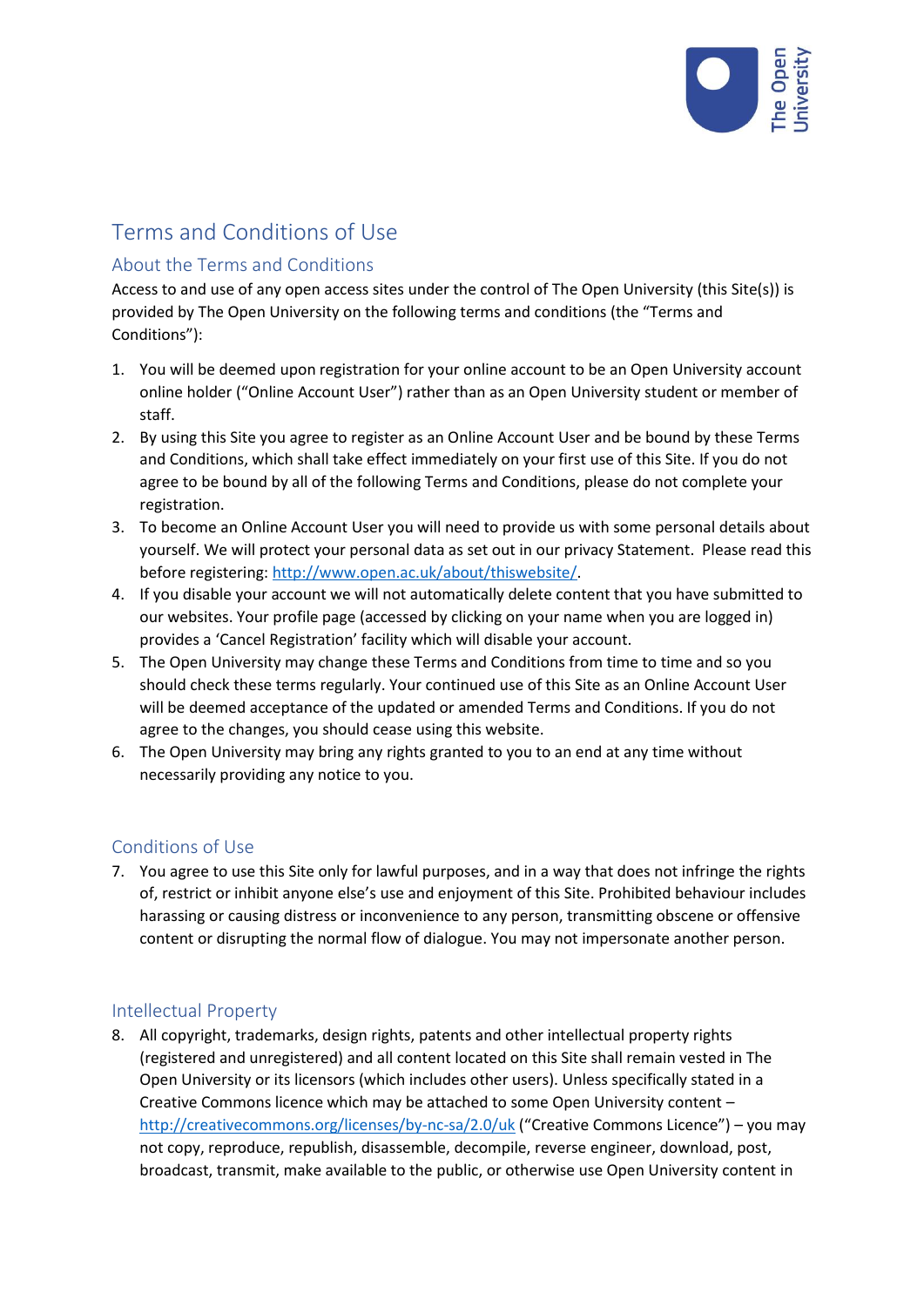any way except for your own personal, non-commercial use. Please read the Creative Commons licence in full before downloading or otherwise making use of Open University content.

- 9. You must however read these rights subject to any restrictions on use applying to any content or part of them such as video and photographic images ("Special Restrictions"). If you do not agree to be bound by the Creative Commons Licence or any Special Restriction then you must not use Open University content made available under these Terms and Conditions.
- 10. When using Open University content, you must attribute us and any identified author in accordance with the terms of the Creative Commons Licence. Each of the Open University content has an "Acknowledgements" section which will identify the author/owner(s) and any Special Restriction(s) applying. You must take account of and abide by any restrictions set out in this section in using any of the Open University content.
- 11. This Site also contains proprietary materials which are owned by or licensed to The Open University and which are not subject to the Creative Commons licence. These materials which will be identified as "Proprietary" include but are not limited to our logos and trading names, certain photographic and video images, sounding recordings and the design, layout and appearance of and graphics contained within this Site. These proprietary materials are protected by intellectual property rights. Unauthorised use of these proprietary materials may constitute intellectual property infringement.

## Contributions to The Open University

- 12. By sharing any contribution (including any text, photographs, graphics, video or audio) with The Open University you agree to grant to The Open University, free of charge, permission to use the material in any way (including modifying and adapting it for operational and editorial reasons) for The Open University services in any media worldwide.
- 13. Copyright in your contribution will remain with you and this permission is not exclusive, so you can continue to use the material in any way including allowing others to use it.
- 14. In order that The Open University can use your contribution, you confirm that your contribution is your own original work, is not defamatory and does not infringe any third party rights, that you have the right to give The Open University permission to use it for the purposes specified above, and that you have the consent of anyone who is identifiable in your contribution or the consent of their parent/guardian if they are under 16.
- 15. If you do not want to grant The Open University the permission set out above on these terms, please do not submit or share your contribution to or with The Open University.

#### Your OU Account

16. If you use multiple logins for the purpose of disrupting a community or annoying other users you may have action taken against all of your accounts. All accounts must be registered with a valid personal email address that you access regularly so that moderation emails can be sent to you. Accounts registered with someone else's email address, or with temporary email addresses may be closed without notice.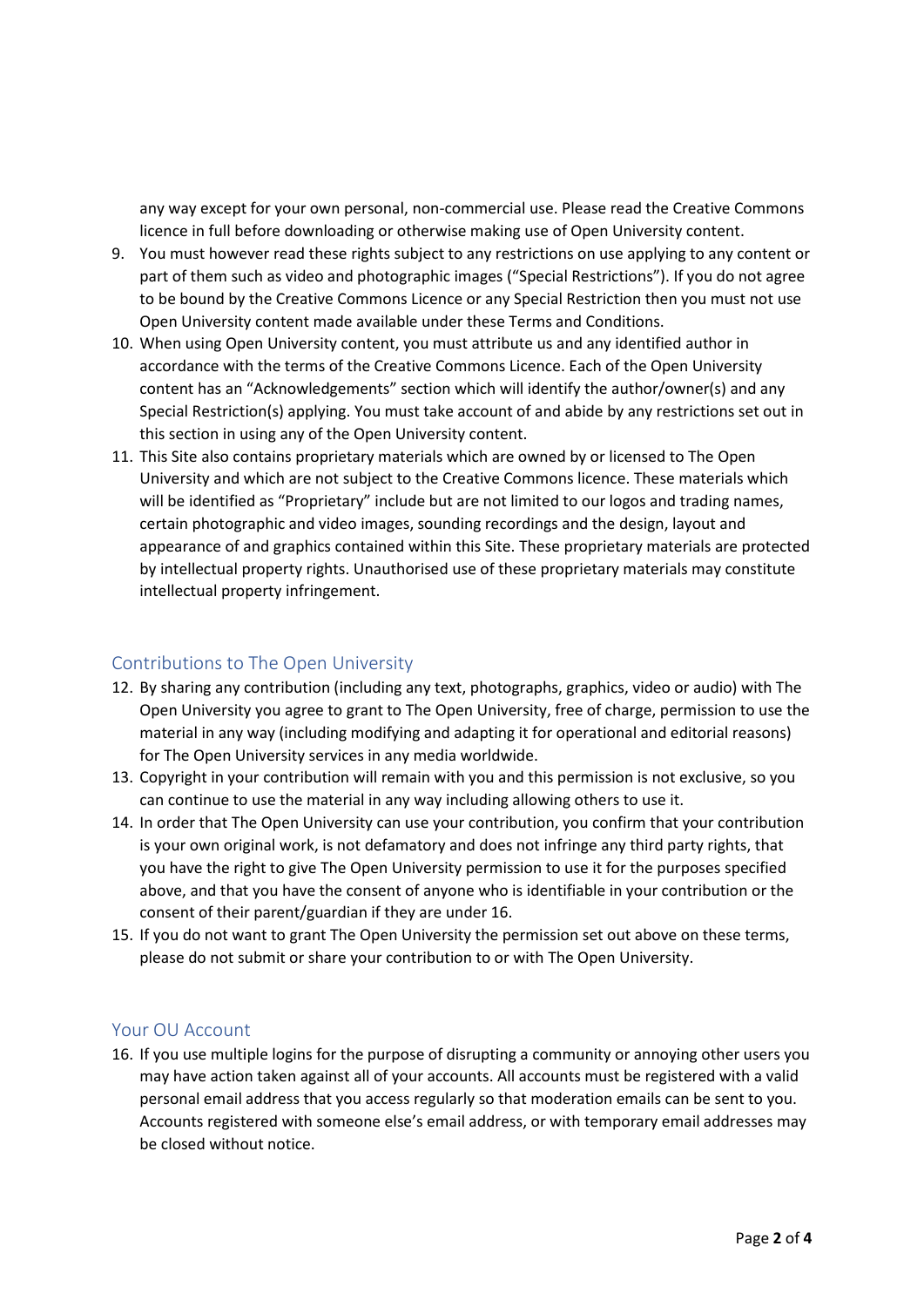#### Legal Requirements

- 17. You may not submit or share any defamatory or illegal material of any nature in Open University communities. This includes text, graphics, video, programs or audio. Contributing materials to an Open University community with the intention of committing or promoting an illegal act is strictly prohibited.
- 18. The Open University is under a statutory duty to have regard to the need to prevent people being drawn into terrorism. If the use of OU computer equipment, information and systems gives rise to a concern that a person may be at risk, this may result in action being taken in accordance with th[e OU Prevent strategy.](http://www.open.ac.uk/about/main/strategy-and-policies/policies-and-statements/prevent-counter-terrorism-duty)

#### Accuracy of Content and Information

- 19. The Open University is not able to guarantee that information contained on or available via this Site will continue to be accurate. You confirm that you have not relied on any such information and any arrangements made between you and any other person, using or named on this Site is entirely at your sole risk and responsibility.
- 20. Information contained in or accessible via this Site changes on a regular basis. We may make improvements or alterations to this Site at any time and without notice.
- 21. If any links to other websites appear on this Site, The Open University accepts no responsibility or liability for the content of that website (whether under our control or otherwise). Any link is not intended to be, nor should be construed as, an endorsement of any kind by us.
- 22. Should we link to other websites we will try to make it as clear as possible that you are leaving this Site. It is your responsibility to check the terms and conditions and privacy policy on any other website that you visit.

#### Liability

- 23. We do not guarantee that:
	- 23.1. use of this Site will be compatible with all hardware and software;
	- 23.2. use of this Site will be uninterrupted or error or virus free;
	- 23.3. use of this Site will deliver any specific outcome for its users; or that
	- 23.4. defects will be corrected.
- 24. You must take appropriate steps to ensure that you regularly check for viruses when using this Site on any device.
- 25. We make no statement about the suitability of the content, information and services contained on, or accessed via, this Site. All warranties, terms and conditions in this regard, including all warranties, terms and conditions implied by statute or otherwise, of satisfactory quality and fitness for purpose are excluded to the fullest permitted by law. For the avoidance of doubt this includes materials accessed via links to websites (including home pages, web pages or documents they contain) operated by third parties.
- 26. We further exclude to the fullest extent permissible by law all liability for damages and direct, indirect or consequential loss (all three of which terms include pure economic loss, loss of profits, loss of business, business interruption, depletion of goodwill and like loss) or otherwise